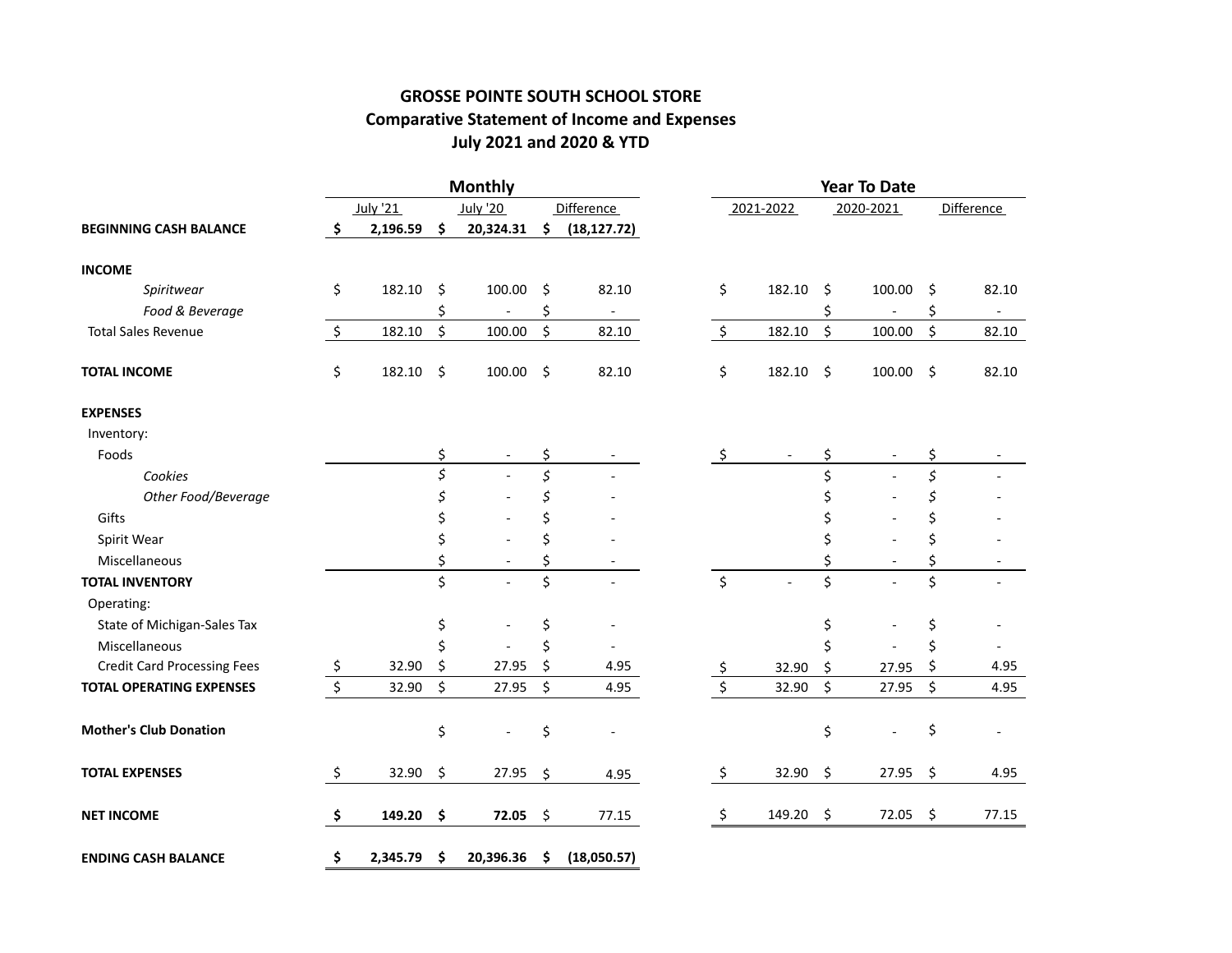# **GROSSE POINTE SOUTH SCHOOL STORE Comparative Statement of Income and Expenses August 2021 and 2020 & YTD**

|                                    |    |            |         | <b>Monthly</b> |         |                   | <b>Year To Date</b> |           |    |                          |         |                          |  |
|------------------------------------|----|------------|---------|----------------|---------|-------------------|---------------------|-----------|----|--------------------------|---------|--------------------------|--|
|                                    |    | August '21 |         | August '20     |         | <b>Difference</b> |                     | 2021-2022 |    | 2020-2021                |         | <b>Difference</b>        |  |
| <b>BEGINNING CASH BALANCE</b>      | Ŝ. | 2,345.79   | \$      | 20,324.31      | \$      | (17, 978.52)      |                     |           |    |                          |         |                          |  |
| <b>INCOME</b>                      |    |            |         |                |         |                   |                     |           |    |                          |         |                          |  |
| Spiritwear                         | \$ | 660.24     | \$      |                | \$      | 660.24            | \$                  | 660.24    | \$ |                          | \$      | 660.24                   |  |
| Food & Beverage                    |    |            | \$      |                | \$      |                   |                     |           | \$ | $\sim$                   | \$      | $\overline{\phantom{a}}$ |  |
| <b>Total Sales Revenue</b>         | \$ | 660.24     | $\zeta$ |                | \$      | 660.24            | \$                  | 660.24    | \$ | $\omega$                 | \$      | 660.24                   |  |
| <b>TOTAL INCOME</b>                | \$ | 660.24     | \$      |                | \$      | 660.24            | \$                  | 660.24    | \$ |                          | \$      | 660.24                   |  |
| <b>EXPENSES</b>                    |    |            |         |                |         |                   |                     |           |    |                          |         |                          |  |
| Inventory:                         |    |            |         |                |         |                   |                     |           |    |                          |         |                          |  |
| Foods                              |    |            | \$      |                | \$      |                   | \$                  |           | \$ | $\overline{\phantom{a}}$ | \$      |                          |  |
| Cookies                            |    |            | \$      |                | \$      |                   |                     |           | \$ |                          | $\zeta$ |                          |  |
| Other Food/Beverage                |    |            |         |                | \$      |                   |                     |           | \$ |                          | S       |                          |  |
| Gifts                              |    |            | \$      |                | \$      |                   |                     |           | \$ |                          | Ś       |                          |  |
| Spirit Wear                        |    |            | \$      |                | \$      |                   |                     |           | \$ |                          | Ś       |                          |  |
| Miscellaneous                      |    |            | \$      |                | \$      |                   |                     |           | \$ |                          | \$      |                          |  |
| <b>TOTAL INVENTORY</b>             |    |            | \$      |                | \$      |                   | $\zeta$             |           | \$ |                          | \$      |                          |  |
| Operating:                         |    |            |         |                |         |                   |                     |           |    |                          |         |                          |  |
| State of Michigan-Sales Tax        |    |            | \$      |                | \$      |                   |                     |           | \$ |                          | \$      |                          |  |
| Miscellaneous                      |    |            |         |                | \$      |                   |                     |           | Ś  |                          | \$      |                          |  |
| <b>Credit Card Processing Fees</b> | \$ | 151.90     | \$      | 176.90         | \$      | (25.00)           | Ş                   | 151.90    | \$ | 176.90                   | \$      | (25.00)                  |  |
| <b>TOTAL OPERATING EXPENSES</b>    | \$ | 151.90     | \$      | 176.90         | \$      | (25.00)           | \$                  | 151.90    | \$ | 176.90                   | \$      | (25.00)                  |  |
| <b>Mother's Club Donation</b>      |    |            | \$      |                | \$      |                   |                     |           | \$ |                          | \$      |                          |  |
| <b>TOTAL EXPENSES</b>              | \$ | 151.90     | \$      | 176.90         | $\zeta$ | (25.00)           | \$                  | 151.90    | \$ | 176.90                   | \$      | (25.00)                  |  |
| <b>NET INCOME</b>                  | \$ | 508.34     | \$      | $(176.90)$ \$  |         | 685.24            | \$                  | 508.34    | \$ | $(176.90)$ \$            |         | 685.24                   |  |
| <b>ENDING CASH BALANCE</b>         | \$ | 2,396.13   | \$      | 20,147.41      | - \$    | (17, 751.28)      |                     |           |    |                          |         |                          |  |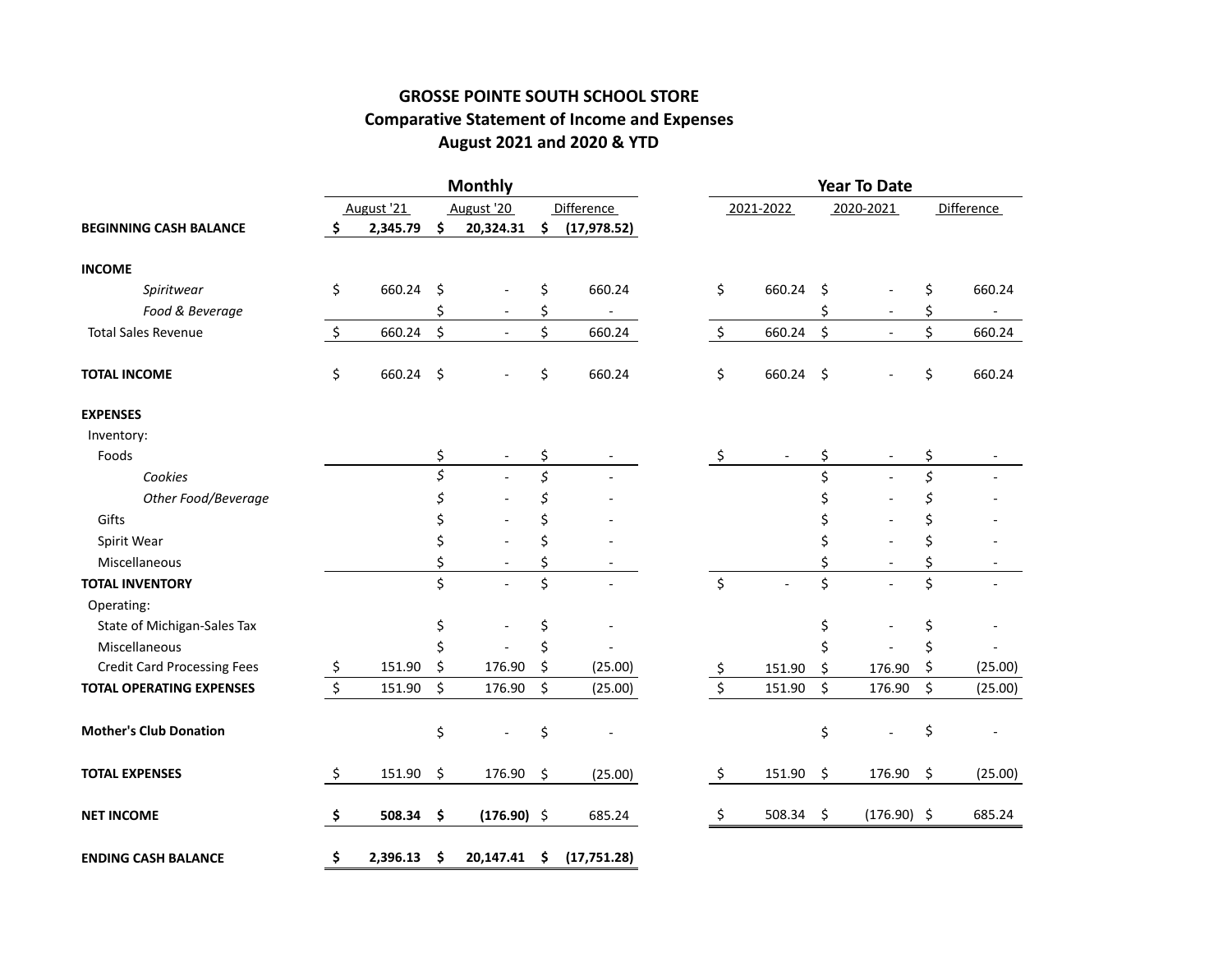### **GROSSE POINTE SOUTH SCHOOL STORE Comparative Statement of Income and Expenses September 2021 and 2020 & YTD**

|                                    |               |          |    | <b>Monthly</b>           |    |                   | <b>Year To Date</b> |           |    |                |            |          |  |
|------------------------------------|---------------|----------|----|--------------------------|----|-------------------|---------------------|-----------|----|----------------|------------|----------|--|
| <b>BEGINNING CASH BALANCE</b>      | September '21 |          |    | September '20            |    | <b>Difference</b> |                     | 2021-2022 |    | 2020-2021      | Difference |          |  |
|                                    | \$            | 2,396.13 | \$ | 20,324.31                | \$ | (17, 928.18)      |                     |           |    |                |            |          |  |
| <b>INCOME</b>                      |               |          |    |                          |    |                   |                     |           |    |                |            |          |  |
| Spiritwear                         | \$            | 705.00   | Ŝ. | 72.22                    | Ŝ. | 632.78            | \$                  | 705.00    | \$ | 172.22         | \$         | 532.78   |  |
| Food & Beverage                    | $\frac{1}{2}$ | 2,768.18 | \$ | $\overline{\phantom{a}}$ | \$ | 2,768.18          | \$                  | 3,610.52  | \$ | $\overline{a}$ | \$         | 3,610.52 |  |
| <b>Total Sales Revenue</b>         | \$            | 3,473.18 | \$ | 72.22                    | \$ | 3,400.96          | $\zeta$             | 4,315.52  | \$ | 172.22         | \$         | 4,143.30 |  |
| <b>TOTAL INCOME</b>                | \$            | 3,473.18 | Ŝ. | 72.22                    | \$ | 3,400.96          | \$                  | 4,315.52  | \$ | 172.22         | $\zeta$    | 4,143.30 |  |
| <b>EXPENSES</b>                    |               |          |    |                          |    |                   |                     |           |    |                |            |          |  |
| Inventory:                         |               |          |    |                          |    |                   |                     |           |    |                |            |          |  |
| Foods                              | \$            | 488.99   | \$ |                          | \$ | 488.99            | \$                  | 488.99    | \$ |                | \$         | 488.99   |  |
| Cookies                            |               |          | \$ |                          | \$ |                   |                     |           | \$ |                | \$         |          |  |
| Other Food/Beverage                | \$            | 488.99   | \$ |                          | \$ | 488.99            | \$                  | 488.99    | \$ |                | \$         | 488.99   |  |
| Gifts                              |               |          | Ś  |                          | \$ |                   |                     |           | Ś  |                | \$         |          |  |
| Spirit Wear                        | \$            | 2,477.90 | \$ |                          | \$ | 2,477.90          | \$                  | 2,477.90  | \$ |                | \$         | 2,477.90 |  |
| Miscellaneous                      |               |          | Ś  |                          | \$ | ÷,                |                     |           | Ś  |                | \$         |          |  |
| <b>TOTAL INVENTORY</b>             | \$            | 2,966.89 | \$ |                          | \$ | 2,966.89          | \$                  | 2,966.89  | \$ | ÷.             | \$         | 2,966.89 |  |
| Operating:                         |               |          |    |                          |    |                   |                     |           |    |                |            |          |  |
| State of Michigan-Sales Tax        |               |          | \$ |                          | \$ |                   |                     |           | \$ |                | \$         |          |  |
| Miscellaneous                      |               |          | Ś  |                          | Ś  |                   |                     |           | Ś  |                | \$         |          |  |
| <b>Credit Card Processing Fees</b> | \$            | 32.90    | \$ | 57.50                    | \$ | (24.60)           | $\mathsf{S}$        | 217.70    | \$ | 262.76         | \$         | (45.06)  |  |
| <b>TOTAL OPERATING EXPENSES</b>    | \$            | 32.90    | \$ | 57.50                    | \$ | (24.60)           | \$                  | 217.70    | \$ | 262.76         | \$         | (45.06)  |  |
| <b>Mother's Club Donation</b>      |               |          | \$ |                          | \$ |                   |                     |           | \$ |                | \$         |          |  |
| <b>TOTAL EXPENSES</b>              | \$            | 2,999.79 | \$ | 57.50                    | \$ | 2,942.29          | \$                  | 3,184.59  | \$ | 262.76         | \$         | 2,921.83 |  |
| <b>NET INCOME</b>                  | \$            | 473.39   | \$ | 14.72                    | \$ | 458.67            | \$                  | 1,130.93  | \$ | $(90.54)$ \$   |            | 1,221.47 |  |
| <b>ENDING CASH BALANCE</b>         | \$            | 3,775.51 | \$ | 20,339.03                | \$ | (16, 563.52)      |                     |           |    |                |            |          |  |

As of October 4, 20221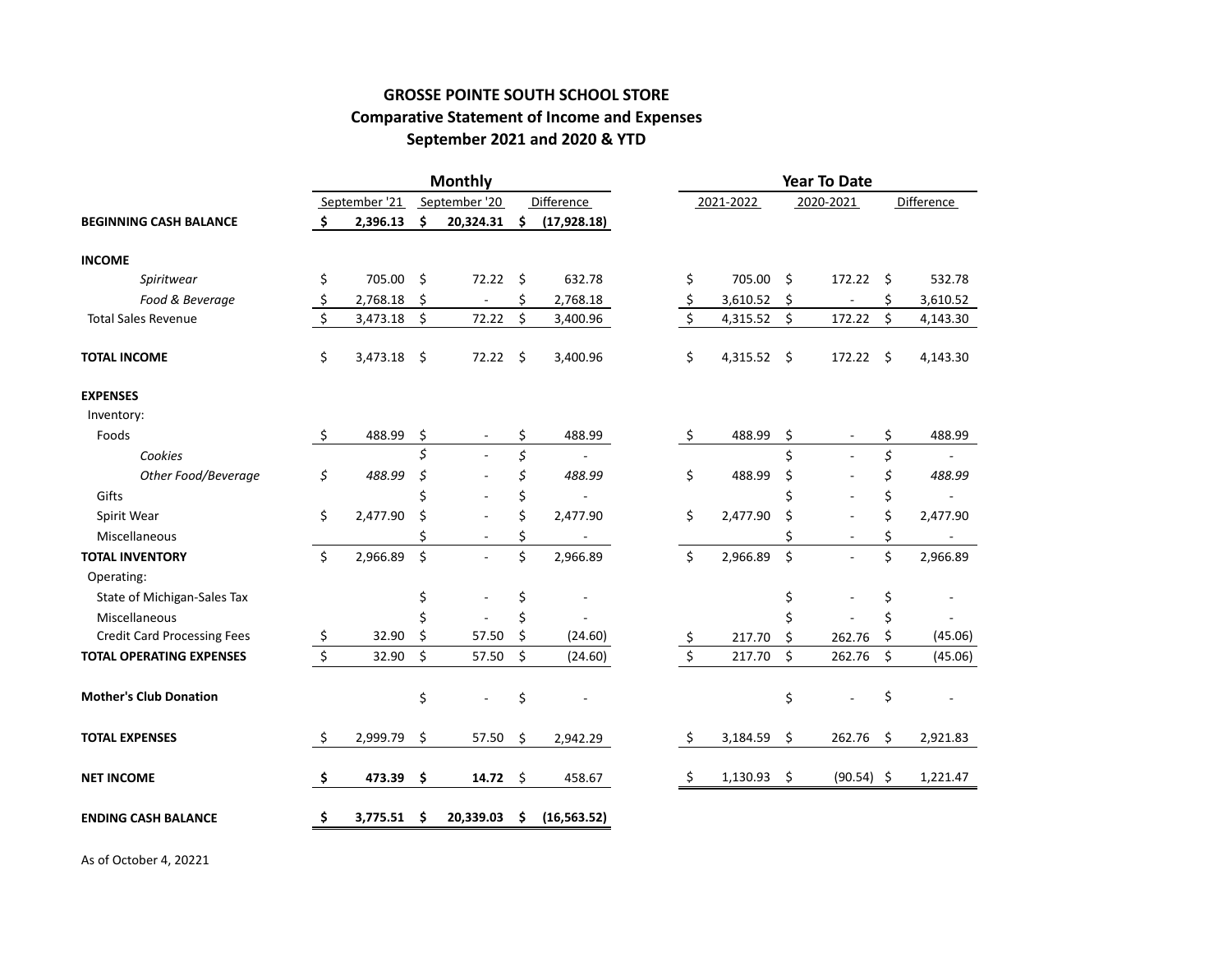#### **GROSSE POINTE SOUTH SCHOOL STORE Comparative Statement of Income and Expenses October 2021 and 2020 & YTD**

|                                    |         |             |                        | <b>Monthly</b> |            |          | <b>Year To Date</b> |                  |           |           |                          |            |           |
|------------------------------------|---------|-------------|------------------------|----------------|------------|----------|---------------------|------------------|-----------|-----------|--------------------------|------------|-----------|
|                                    |         | October '21 |                        | October '20    | Difference |          |                     | 2021-2022        |           | 2020-2021 |                          | Difference |           |
| <b>BEGINNING CASH BALANCE</b>      | Ś.      | 3,775.51    |                        |                |            |          |                     |                  |           |           |                          |            |           |
| <b>INCOME</b>                      |         |             |                        |                |            |          |                     |                  |           |           |                          |            |           |
| Spiritwear                         | \$      | 3,167.40    | \$                     | 153.50         | Ŝ.         | 3,013.90 |                     | \$               | 6,777.92  | Ŝ.        | 325.72                   | -\$        | 6,452.20  |
| Food & Beverage                    | \$      | 4,161.50    | \$                     |                | \$         | 4,161.50 |                     | \$               | 4,866.50  | \$        |                          | \$         | 4,866.50  |
| <b>Total Sales Revenue</b>         | \$      | 7,328.90    | \$                     | 153.50         | \$         | 7,175.40 |                     | \$               | 11,644.42 | \$        | 325.72                   | \$         | 11,318.70 |
| <b>TOTAL INCOME</b>                | \$      | 7,328.90    | \$                     | 153.50         | - \$       | 7,175.40 |                     | Ś.               | 11,644.42 | Ŝ.        | 325.72                   | -\$        | 11,318.70 |
| <b>EXPENSES</b>                    |         |             |                        |                |            |          |                     |                  |           |           |                          |            |           |
| Inventory:                         |         |             |                        |                |            |          |                     |                  |           |           |                          |            |           |
| Foods                              | \$      | 3,340.57    | \$                     |                | \$         | 3,340.57 |                     | \$               | 3,829.56  | \$        |                          | \$         | 3,829.56  |
| Cookies                            | \$      | 2,368.60    | \$                     |                | \$         | 2,368.60 |                     | \$               | 2,368.60  | \$        | $\overline{\phantom{a}}$ | \$         | 2,368.60  |
| Other Food/Beverage                | \$      | 971.97      | $\mathsf{\mathcal{S}}$ |                | \$         | 971.97   |                     | \$               | 1,460.96  | \$        |                          | \$         | 1,460.96  |
| Gifts                              | \$      |             | \$                     |                | \$         |          |                     | \$               |           | \$        |                          | \$         |           |
| Spirit Wear                        | \$      |             | \$                     |                | \$         |          |                     | \$               | 2,477.90  | \$        |                          | \$         | 2,477.90  |
| Miscellaneous                      | \$      |             | Ś                      |                | \$         |          |                     | \$               |           | \$        |                          | \$         |           |
| <b>TOTAL INVENTORY</b>             | \$      | 3,340.57    | $\zeta$                |                | \$         | 3,340.57 |                     | \$               | 6,307.46  | $\zeta$   |                          | \$         | 6,307.46  |
| Operating:                         |         |             |                        |                |            |          |                     |                  |           |           |                          |            |           |
| State of Michigan-Sales Tax        | \$      |             | \$                     |                | \$         |          |                     | \$               |           | \$        |                          | \$         |           |
| Miscellaneous                      | \$      |             | \$                     |                | \$         |          |                     | \$               |           | \$        |                          | \$         |           |
| <b>Credit Card Processing Fees</b> | \$      | 100.80      | \$                     | 27.95          | \$         | 72.85    |                     | \$               | 318.50    | \$        | 290.70                   | \$         | 27.80     |
| <b>TOTAL OPERATING EXPENSES</b>    | $\zeta$ | 100.80      | \$                     | 27.95          | \$         | 72.85    |                     | $\overline{\xi}$ | 318.50    | \$        | 290.70                   | \$         | 27.80     |
| <b>Mother's Club Donation</b>      | \$      |             | \$                     |                | \$         |          |                     | \$               |           | \$        |                          | \$         |           |
| <b>TOTAL EXPENSES</b>              | \$      | 3,441.37    | \$                     | 27.95          | \$         | 3,413.42 |                     | \$               | 6,625.96  | \$        | 290.70                   | \$         | 6,335.26  |
| <b>NET INCOME</b>                  | \$      | 3,887.53    | \$                     | 125.55         | \$         | 3,761.98 |                     | \$               | 5,018.46  | \$        | 35.02                    | \$         | 4,983.44  |
| <b>ENDING CASH BALANCE</b>         | \$      | 7,821.53    | \$                     | 125.55         | \$         | 7,695.98 |                     |                  |           |           |                          |            |           |

As of Nov 1, 2021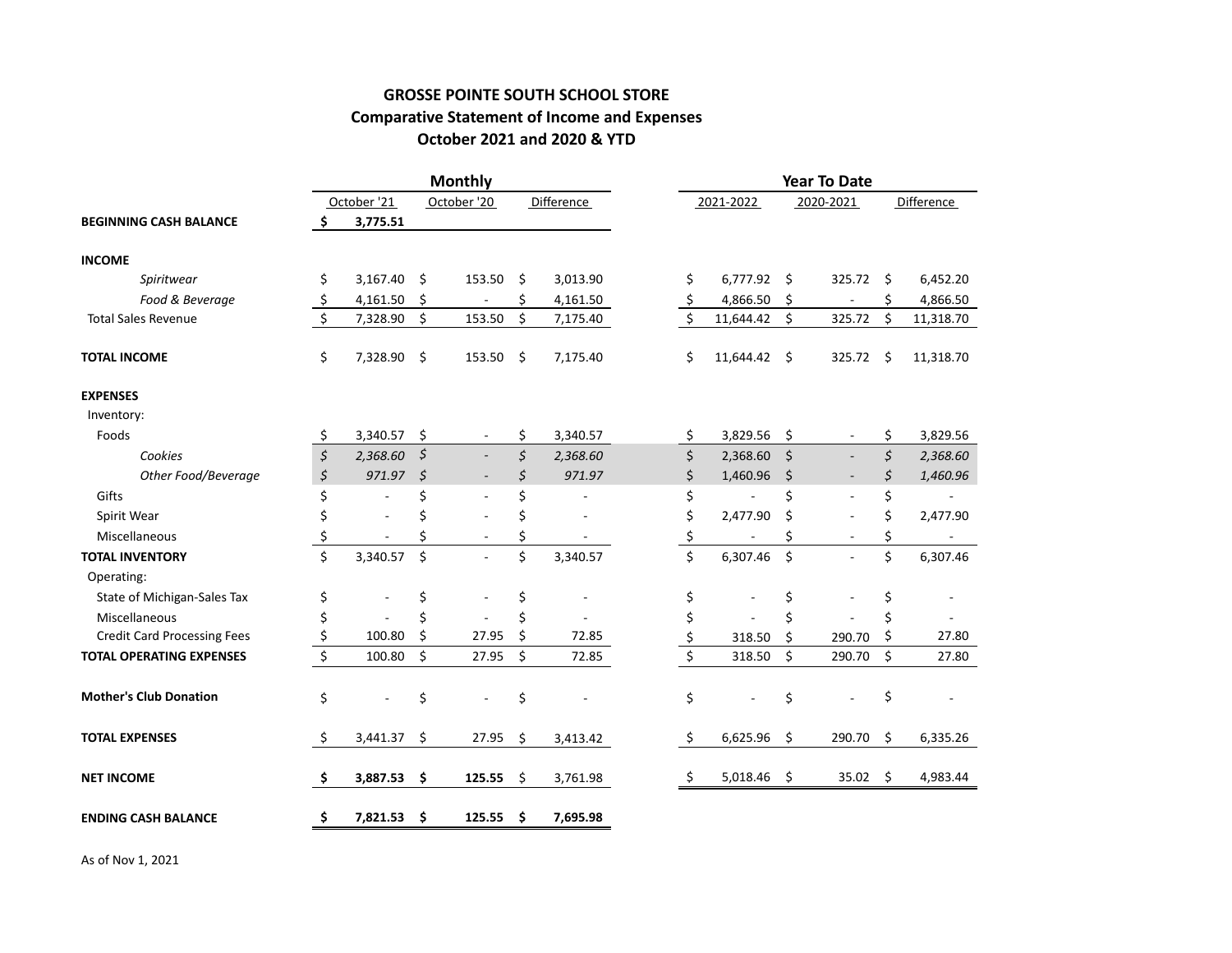### **GROSSE POINTE SOUTH SCHOOL STORE Comparative Statement of Income and Expenses November 2021 and 2020 & YTD**

|                                    |                                     |              | <b>Monthly</b>                 |     |                   | <b>Year To Date</b> |                  |           |         |                          |     |             |
|------------------------------------|-------------------------------------|--------------|--------------------------------|-----|-------------------|---------------------|------------------|-----------|---------|--------------------------|-----|-------------|
|                                    |                                     | November '21 | November '20                   |     | <b>Difference</b> |                     |                  | 2021-2022 |         | 2020-2021                |     | Difference  |
| <b>BEGINNING CASH BALANCE</b>      | \$                                  | 7,821.53     |                                |     |                   |                     |                  |           |         |                          |     |             |
| <b>INCOME</b>                      |                                     |              |                                |     |                   |                     |                  |           |         |                          |     |             |
| Spiritwear                         | \$                                  | 1,324.38     | \$<br>321.03                   | \$  | 1,003.35          |                     | \$               | 8,691.50  | Ŝ.      | 646.75                   | -\$ | 8,044.75    |
| Food & Beverage                    | \$                                  | 3,765.00     | \$                             | \$  | 3,765.00          |                     | \$               | 8,042.30  | \$      | 175.00                   | \$  | 7,867.30    |
| <b>Total Sales Revenue</b>         | $\zeta$                             | 5,089.38     | \$<br>321.03                   | \$  | 4,768.35          |                     | \$               | 16,733.80 | \$      | 821.75                   | \$  | 15,912.05   |
| <b>TOTAL INCOME</b>                | \$                                  | 5,089.38     | \$<br>321.03                   | \$  | 4,768.35          |                     | \$               | 16,733.80 | \$      | 821.75                   | Ŝ.  | 15,912.05   |
| <b>EXPENSES</b>                    |                                     |              |                                |     |                   |                     |                  |           |         |                          |     |             |
| Inventory:                         |                                     |              |                                |     |                   |                     |                  |           |         |                          |     |             |
| Foods                              | \$                                  | 1,110.53     | \$<br>$\overline{\phantom{a}}$ | \$  | 1,110.53          |                     | \$               | 3,829.56  | \$      |                          | \$  | 3,829.56    |
| Cookies                            | $\boldsymbol{\zeta}$                |              | \$                             | \$  |                   |                     | \$               | 2,368.60  | \$      | $\overline{\phantom{a}}$ | \$  | 2,368.60    |
| Other Food/Beverage                | $\boldsymbol{\zeta}$                | 1,110.53     | \$<br>$\overline{\phantom{a}}$ | \$  | 1,110.53          |                     | \$               | 1,460.96  | $\zeta$ |                          | \$  | 1,460.96    |
| Gifts                              | \$                                  |              | \$                             | \$  |                   |                     | \$               |           | \$      |                          | \$  |             |
| Spirit Wear                        | \$                                  | 2,792.50     | \$                             | \$  | 2,792.50          |                     | \$               | 5,270.40  | Ś       | ÷,                       | \$  | 5,270.40    |
| Miscellaneous                      | \$                                  |              | \$                             | \$  |                   |                     | \$               |           | \$      |                          | \$  |             |
| <b>TOTAL INVENTORY</b>             | \$                                  | 3,903.03     | \$                             | \$  | 3,903.03          |                     | \$               | 9,099.96  | \$      |                          | \$  | 9,099.96    |
| Operating:                         |                                     |              |                                |     |                   |                     |                  |           |         |                          |     |             |
| State of Michigan-Sales Tax        | \$                                  |              | \$                             | \$  |                   |                     | \$               |           | \$      |                          | \$  |             |
| Miscellaneous                      | \$                                  |              | \$                             | \$  |                   |                     | \$               |           | Ś       |                          | \$  |             |
| <b>Credit Card Processing Fees</b> | \$                                  | 65.79        | \$<br>32.90                    | \$  | 32.89             |                     | <u>\$</u>        | 384.29    | Ś.      | 323.60                   | \$  | 60.69       |
| <b>TOTAL OPERATING EXPENSES</b>    | $\overline{\boldsymbol{\varsigma}}$ | 65.79        | \$<br>32.90                    | \$  | 32.89             |                     | $\overline{\xi}$ | 384.29    | \$      | 323.60                   | \$  | 60.69       |
| <b>Mother's Club Donation</b>      | \$                                  |              | \$                             | \$  |                   |                     | \$               |           | \$      | 15,000.00                | \$  | (15,000.00) |
| <b>TOTAL EXPENSES</b>              | \$                                  | 3,968.82     | \$<br>32.90                    | Ŝ.  | 3,935.92          |                     | \$               | 9,484.25  | \$      | 15,323.60                | \$  | (5,839.35)  |
| <b>NET INCOME</b>                  | \$                                  | 1,120.56     | \$<br>288.13                   | \$  | 832.43            |                     | \$               | 7,249.55  | \$      | $(14,501.85)$ \$         |     | 21,751.40   |
| <b>ENDING CASH BALANCE</b>         | \$                                  | 8,942.09     | \$<br>288.13                   | \$. | 8,653.96          |                     |                  |           |         |                          |     |             |

As of Nov 30, 2021 \* Corrected to adjust for \$30 of spiritwear being attributed to food beverage